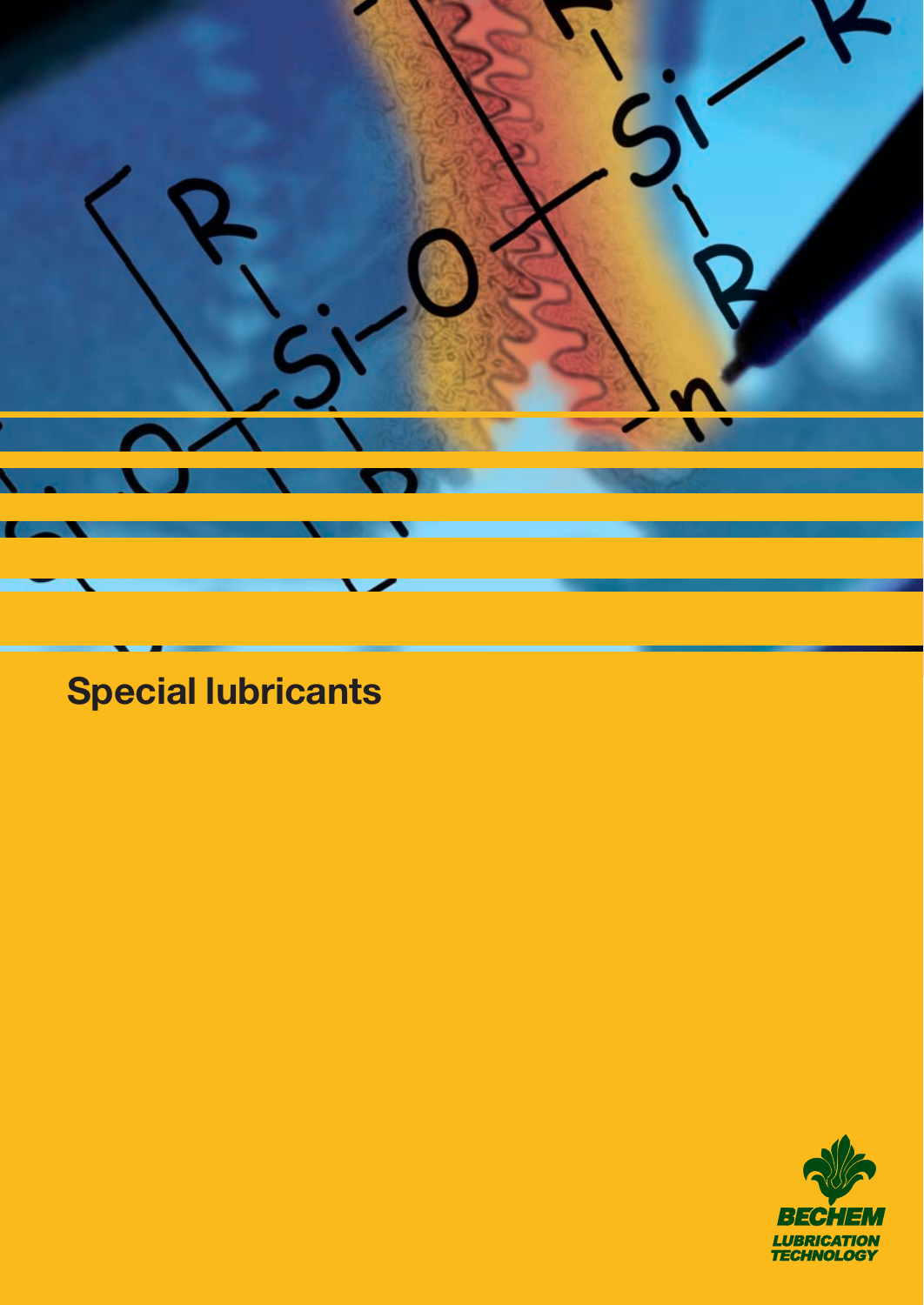

#### **Automotive**

The requirements of the automotive industry are permanently growing. Due to its innovations each generation of vehicles means new challenges for the development of lubricants. Technologically optimised motors and sensitive electronic components require tailor made lubricant solutions. Special BECHEM products for the automotive industry guarantee smooth function and perfect results. These include special noise damping lubricants, corrosion protection, as well as high performance for life lubrication.

# **Special formulation**

The history of special lubricants started 3500 before Christ. The Sumerian and Egyptians looked for special solutions to smoothly move potter's wheels, axle bearings with leather loop for rolling and wheel vehicles or simple bearings for making bore holes. They used oils, greases and water. Since that time new inventions and developments have confronted people with the same problem of smooth motion. BECHEM has accepted the challenge to find a smooth solution to this problem.

In order to fulfil the requirements of our high-tech world for smooth processes, BECHEM has developed a variety of different speciality lubricants. BECHEM speciality lubricants are there where we take a bath, where a car is produced, where a rocket starts or where bred is baked.

Thus BECHEM considerably contributes to the creation and maintenance of people's quality of life all over the world.

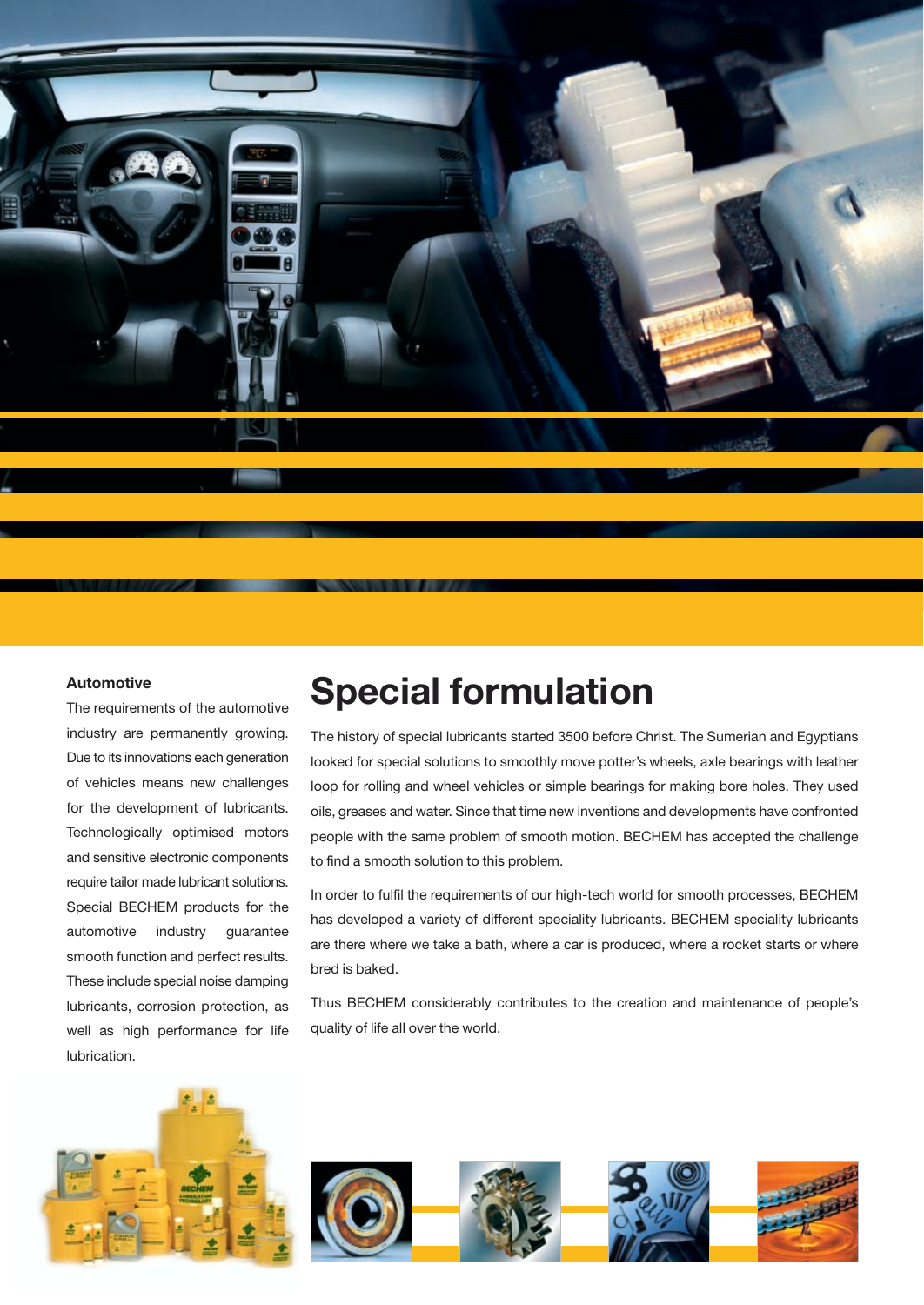

#### **Low and high temperature lubricants**

BECHEM high temperature lubricants are used where high service temperatures of up to plus 260°C apply or where materials are subjected to high variations in temperature, corrosion or pressure. But also for applications of above minus 50°C BECHEM can offer a smooth solution. The product series of the BECHEM high and low temperature lubricants are used in optical, fine mechanical and medical appliances, in small, miniature or high precision bearings, as well as in ski lifts or in cable cars.

#### **Plastic lubrication**

Plastic lubrication belongs to BECHEM's most innovative lubricant solutions. Besides the broad effect above all compatibility with the used materials is of importance. The current product range is permanently advanced.

#### **Valve lubricants**

Whether it is a matter of reduced maintenance and extended lifetime, special sealing performance or excellent sliding capacity, BECHEM valve lubricants cover the extensive range of valve lubrication.

#### **Electrical contact lubricants**

In the automotive industry the individual components in vehicles are getting more and more complex. Here BECHEM has the special know how in electrical contact lubrication of micro switches. But our electrical contact lubricants also meet the extreme requirements of household appliance technology and high voltages.

#### **Special lubricants for the food processing industry**

BECHEM food grade lubricants have been developed for the lubrication, load transmission or corrosion protection of machines for the production and treatment of food, food related material, tobacco manufactures and animal food.

#### **Anti-Friction-Coatings**

Our special anti friction coatings BERUCOAT AF, BERUCOAT FX and BERUCOAT AK are dry lubricants. Each individual product offers a variety of benefits and special application possibilities for all industries, especially bulk material and mass production components, metal materials, elastomers, plastics and leather applications.